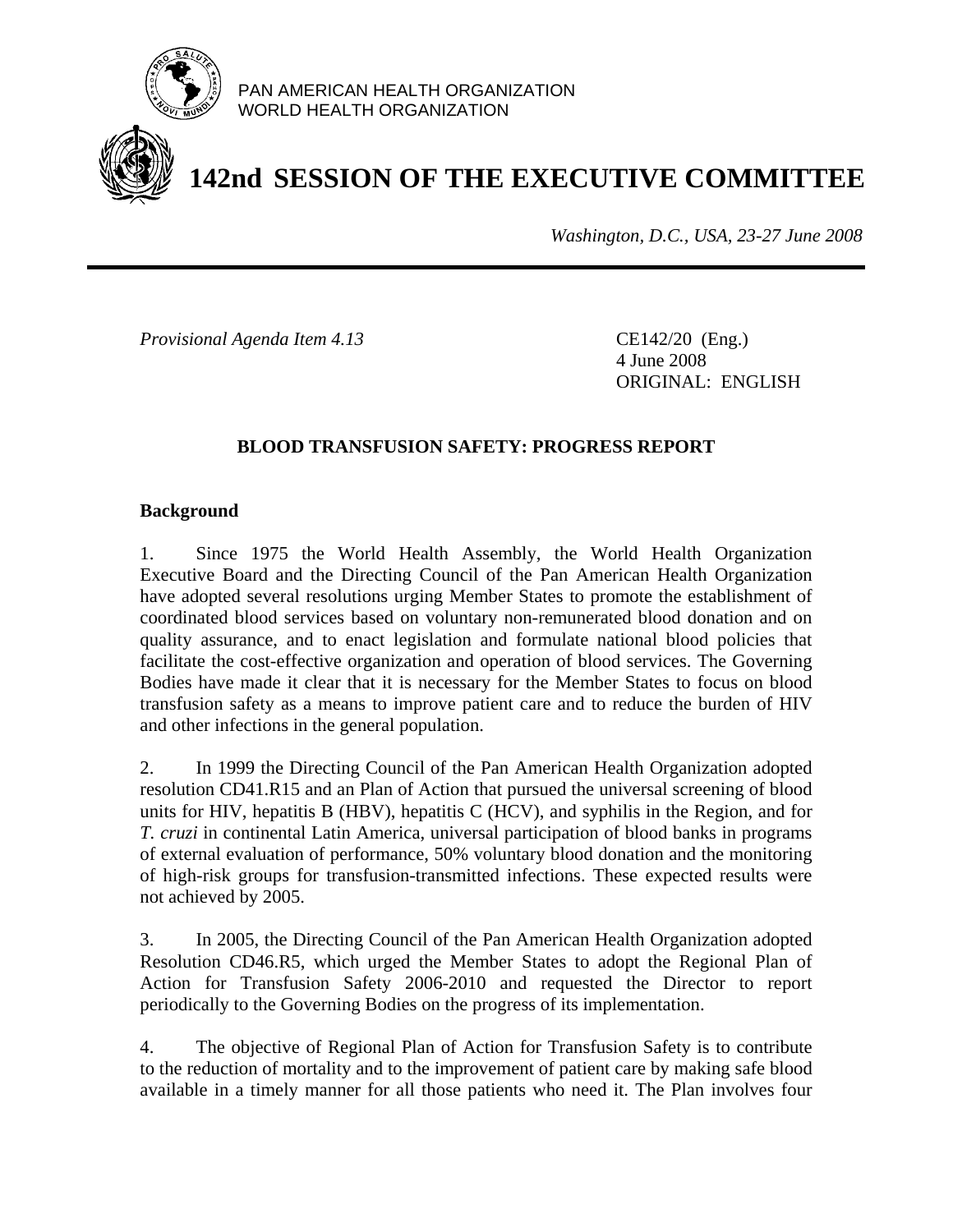CE142/20 (Eng.) Page 2

strategies, Planning and Management of the National Blood Network System, Promotion of Voluntary Blood Donation, Quality Assurance and Appropriate Use of Blood and Blood Components, and identified nine indicators of progress based on regional data for the period 2000-2003.

# **Regional Situation in 2005**

# *Screening Coverage*

5. In 2003, 99.93% of the units collected by the Latin American and Caribbean countries that officially submitted reports to the Pan American Health Organization were screened for HIV, 99.86% were screened for HBV, 99.52% were screened for HCV, and 99.84% were screened for syphilis. The proportions of units that were screened for the four markers decreased to below 99% in 2004 and 2005 (Table 1). A negative trend was also observed for *T. cruzi*: the rates of screening were 87.17%, 86.20% and 87.06% in 2003, 2004 and 2005, respectively (Table 2).

6. In 2003 there were 19 (46%) countries that reported universal screening of all markers; there were 17 (41%) and 22 (54%) countries that screened all the collected units in 2004 and 2005, respectively (Table 3). Bolivia, Colombia, Honduras, Mexico, Nicaragua, Paraguay and Peru did not test all units for markers of viral infections in 2005. Nevertheless, two countries—Mexico and Peru—contributed 98.8% and 99.6% of the units that were not screened for HIV in 2004 and 2005, respectively. Anguilla, Belize, Dominica, and St. Kitts and Nevis reported zero screening for HCV in 2005.

# *External Performance Evaluation*

7. The Regional Programs for External Performance Evaluation continued with the support from the Spanish Agency for International Cooperation, the UKNEQAS, the International Consortium for Blood Safety, the Hemocentro in Sao Paulo, Brazil, and the Sevilla Transfusion Center in Spain (Tables 4 and 6). The purpose of these regional programs is to support the national reference centers that are responsible for organizing the national programs with participation of all local services. Local participation, nevertheless, is limited: in 2003 there were 1,330 (53.01%) national centers participating in national programs for external performance evaluation of serology for transfusiontransmitted infections. The proportion of participants decreased to 46.66% and 46.42% in 2004 and 2005 (Table 5).

8. Results from both the Regional and National Programs for External Performance Evaluation indicate that the quality of screening for serological markers of transfusiontransmitted infections has improved over the last four years. Some weaknesses remain in the immunohematological assays.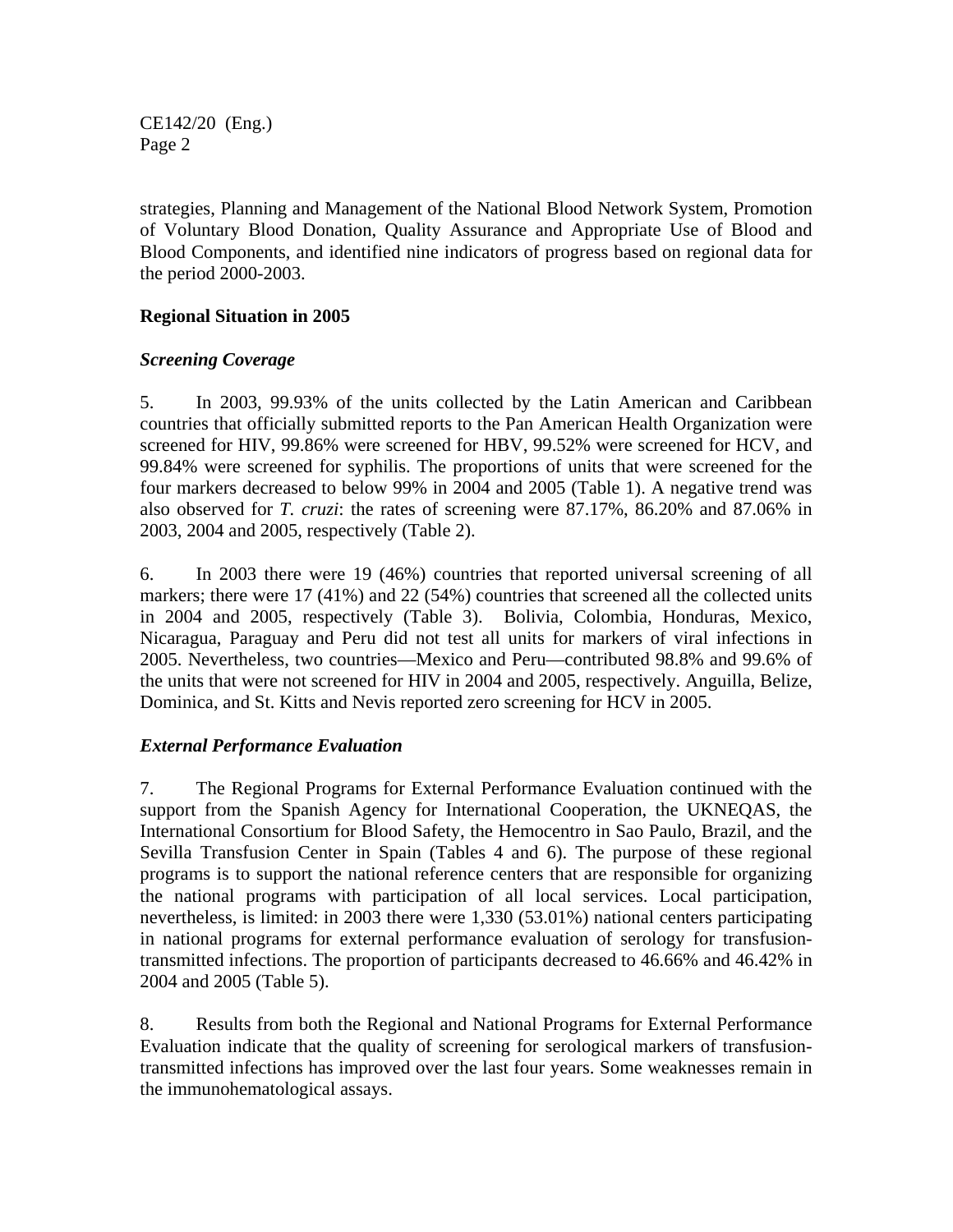# *Blood Donors*

9. The proportion of voluntary blood donors in Latin American and Caribbean countries was 36.06% in 2003; that same year, 0.34% of blood units were collected from paid donors (Table 7). The proportion of voluntary blood donors remained unchanged between 2003 and 2005, although there was a reduction to 33.05% in 2004. Recognized paid donors accounted for only 0.19% of all units collected in 2005 (Table 7), but the actual number of individuals who receive money in exchange of their blood is unknown. In 2003, there were seven (17%) countries that reported more than 50% voluntary blood donors; Aruba, Brazil, Cayman Islands, Colombia, Costa Rica, Cuba, Curacao, St. Lucia, and Suriname did so in 2005.

10. The median prevalence rate of infectious markers among blood donors was always higher in countries with less than 50% voluntary donation than in those countries with more than 50% voluntary donors (Table 8). Nevertheless, it is noteworthy that, while the prevalence rates of markers remained unchanged in the former group of countries, the rates for countries with more than 50% voluntary donors tended to increase from 2002 to 2005 (Table 8).

11. The higher rate of prevalence of infectious markers among donors in some countries and the larger number of units that were not screened in 2004 and 2005 resulted in higher estimates of transfusion-transmitted infections. In 2002 and 2003 the estimated numbers of HIV infections associated with transfusions were six per year. The corresponding numbers for 2004 and 2005 are 57 and 55, respectively (Table 9). There were also significant increases in the estimated number of HBV and HCV transfusionassociated infections (Table 9).

# *Availability and Safety of Blood for Transfusion*

12. The number of blood units collected in Latin America and the Caribbean increased from 7.325,093 in 2003 to 8.059,960 in 2005 (Table 10). The corresponding donation rates were 121.5/10,000 inhabitants in 2003, and 145.0/10,000 in 2005. There was, however, a wide range among national donation rates in 2005: the rate for Haiti was 12.7 and that for Cuba was 439.6. In all, there were 15 (42%) countries with donation rates below 100/10,000 inhabitants and five (14%) with rates above 200 (Table 13).

13. The actual availability of blood at the national level is affected by the prevalence of infectious markers among blood donors –units from donors who are found to have an infectious marker must not be used for transfusions. In 2005, the cumulative proportion of units discarded because they were reactive/positive in the laboratory tests varied from 0.03% in Curacao to 11.00% in Bolivia, with a median of 3.11 (Table 13). There were at least 3,562 (4.28%) units discarded in the Caribbean countries and 235,134 in Latin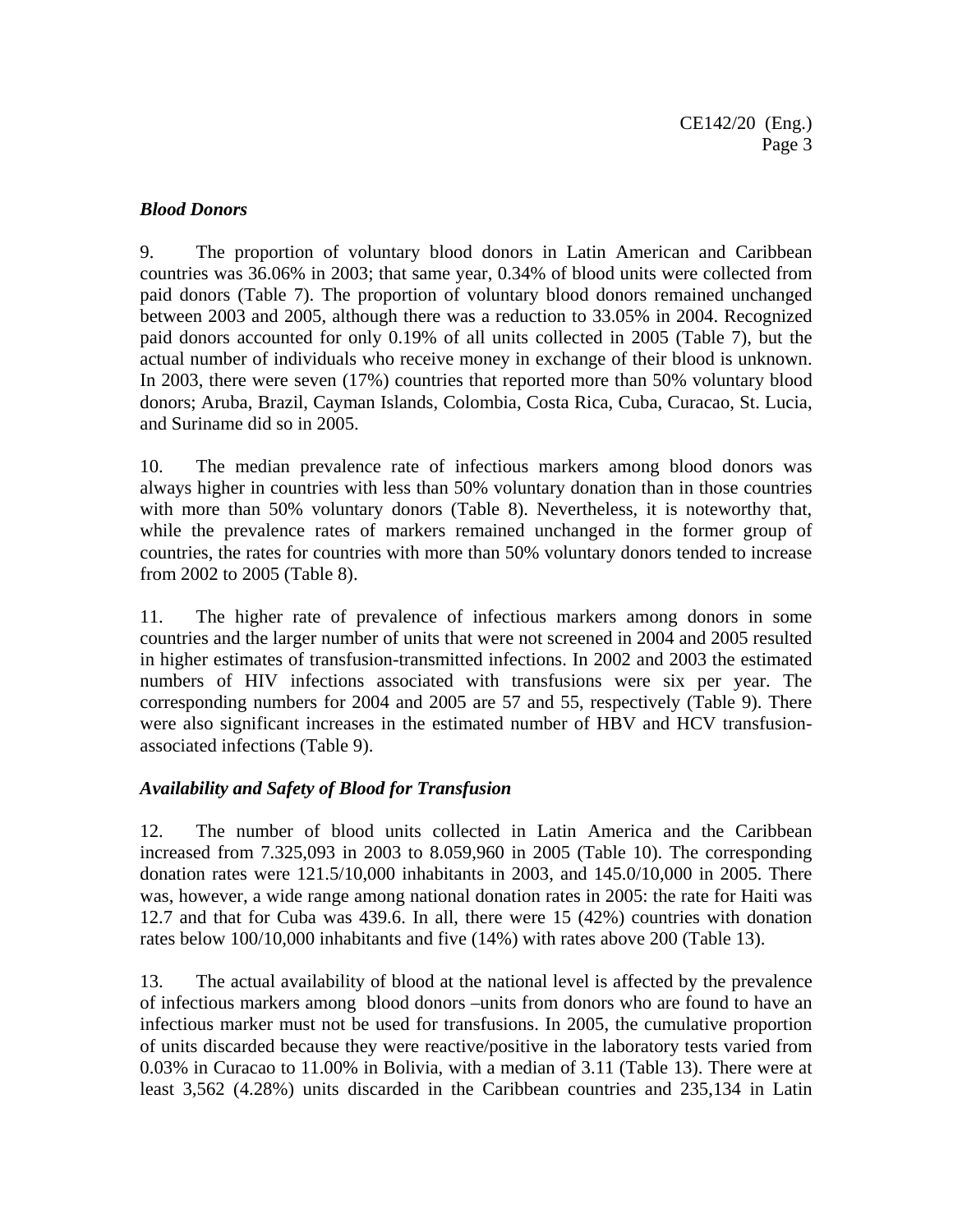CE142/20 (Eng.) Page 4

America due to reactivity/positivity in laboratory tests, although some countries did not test any of the units collected for markers of HCV and HTLVI/II and others reported the rate of donors that were confirmed as positive after being reactive in screening test. The 238,696 units discarded, at a direct cost of basic supplies of US\$ 56 per unit, represented a loss of \$13.4 million.

14. In the Caribbean and Latin American countries, rates of national availability of blood for transfusion are inversely related to national maternal mortality ratios and proportion of maternal deaths associated with hemorrhage.

15. In Latin America, transfusions are given primarily to treat medical and not surgical conditions; one of every seven patients who receive transfusions is under one year of age. Reduction of infant mortality, therefore, must consider availability of blood.

16. Treatment of road traffic injuries, which are predicted to increase by 67% by the year 2020, requires transfusions. Almost two thirds of blood used among patients of acute trauma is given during the first 24 hours of care. Timely availability of blood at the emergency services is a determinant factor of patient survival.

17. The risk of receiving a blood unit contaminated with HIV, HBV or HCV for lack of laboratory screening increased from 1 in 41,858 donations in 2003 to 1 in 11,784 donations in 2005. (Table 10). The risk was 8.79 times higher for HCV and 2.67 times higher for HBV than for HIV (Table 9). In continental Latin America, there the risk of receiving a *T. cruzi* positive transfusion was 1 in 3,377 donations in 2005 which is similar to the risk observed in 2003, (1 in 3,330 donations) (Table 10).

# *Efficiency of National Blood Systems*

18. In Latin America, where countries collected between 42,771 and 3,738,580 units of blood in 2005, there is a wide range in the mean number of units processed by the individual blood services in a year: from 761 units in Argentina to 10,320 in Cuba. The seven countries with lowest mean annual collection per service had an average of 11% voluntary blood donors; while the average voluntary donation was 51% in the six countries with the highest mean annual collection per service (Table 11). The mean donor deferral rate was lower, 7.9%, in the six countries with highest annual collection per service than in the other two groups of countries, 20.1% and 24.7%. Furthermore, the blood donation rate was 100.85 per 10,000 inhabitants in the group of countries with the less efficient blood collection systems, 115.90 in the intermediate group and 186.81 in the group of countries with blood services that collected a mean of 5,888 units per year (Table 11). There was no difference in the proportion of blood units discarded which fluctuated around 10% in the three groups of countries, (Table 11).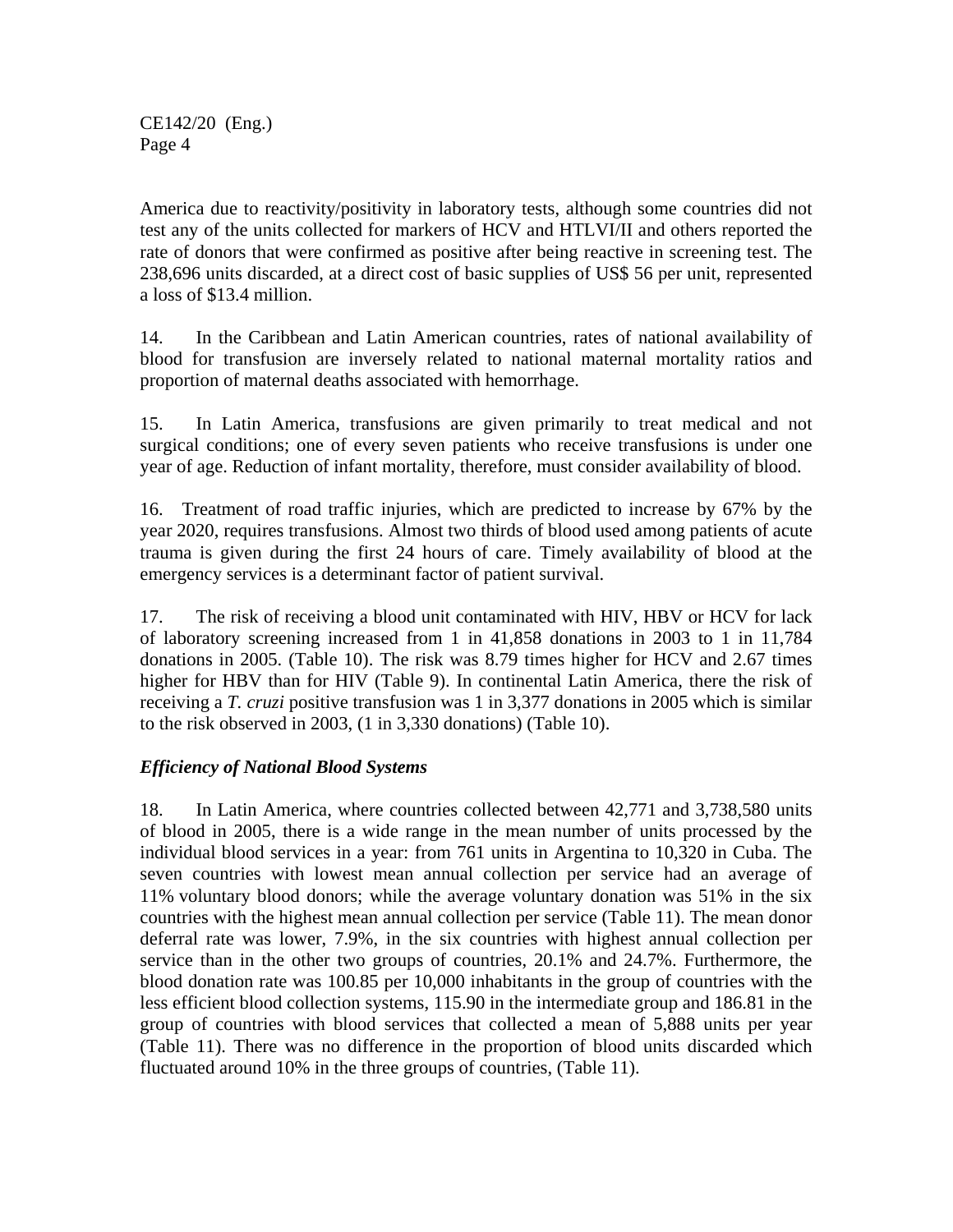19. It is estimated that 603,950 units of red blood cells became outdated and were discarded in Latin America in 2005, for an estimated loss of \$33.8 million.

20. In the Caribbean, where countries collected between 114 and 22,155 units of blood in 2005, donor deferral varied between 0 and 53%, with a median of 20%. The estimated number of deferred donors was 29,152 in 2005. Seven countries had deferral rates below 10%; the rate was between 20 and 53% in the other eight countries (Table 12). The median blood donation rate in the first group of countries was 167.6 (range 108.4 – 368.6) per 10,000 inhabitants, and 87.7 (range 12.7 – 118.9) in the second group. The median proportion of units that were reactive for any of the infectious markers was 0.90% (range  $0.03 - 6.85\%$ ) in the first group and 4.09% (range  $0.40 - 10.25\%$ ) in the second. Aruba, Cayman Islands, Curacao, and Suriname, the four countries with 100% voluntary blood donors, are in the first group.

21. It is estimated that 6,425 units of red blood cells became outdated and were discarded in the Caribbean countries in 2005, for a loss of \$360,000. The median proportion of red blood cells discarded was 5.9% (range 2.0 – 15.7%) among countries with lower blood donor deferral rates, and  $10.8\%$  (range  $1.8 - 14.7\%$ ) among countries with higher proportion of deferred donors (Table 12).

# **Progress since 2005**

- 22. The 2006-2010 Regional Plan of Action has nine progress indicators.
- In order to strengthen the organizational and functional capacities of the national blood systems, the legal framework is to be revised. Argentina, Colombia, Costa Rica, Dominican Republic, Ecuador, El Salvador, Guatemala, Mexico, Nicaragua, Panama, Paraguay, Guyana, Haiti and Jamaica have either started or completed the process. Only Paraguay has enacted a revised blood law.
- To allow the development of national plans, the allocation of resources and appropriate evaluation of the national blood systems, the Regional Plan of Action included structured surveys to estimate the geographic and temporary blood requirements and blood components in the country. Aruba, Cuba, Curacao, Haiti, Paraguay, and Suriname have those estimates. Argentina, Bahamas, British Virgin Islands, Colombia, Costa Rica, Grenada, Guatemala, El Salvador, St. Vincent and the Grenadines have either gross or partial estimates that do not take geographic and time variables into consideration.
- Considering that sufficiency and safety of blood can only be achieved through voluntary blood donation, the countries adopted the goal of collecting more than 50% of their blood units from voluntary blood donors. Aruba, Brazil, Cayman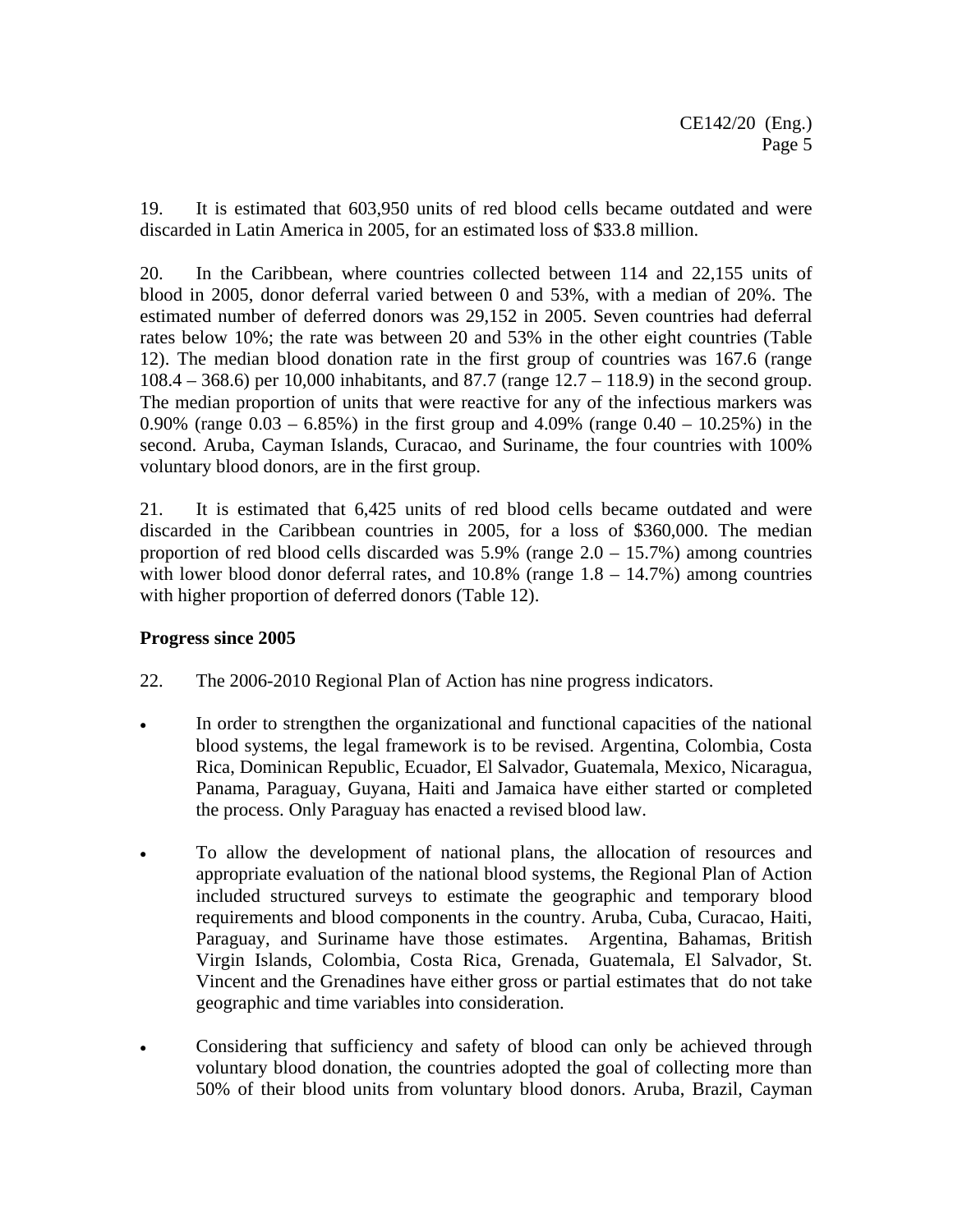Islands, Colombia, Costa Rica, Cuba, Curacao, St. Lucia, and Surinam have achieved this goal.

- Brazil, Colombia, Costa Rica, Cuba, Curacao, Haiti, Paraguay and Suriname have initiated the implementation of national quality assurance programs.
- To facilitate better patient care and planning of the national bloods systems it is necessary to develop national guidelines for the clinical use of blood. Aruba, Belize, Bolivia, Brazil, Costa Rica, Cuba, Curacao, Ecuador, El Salvador, Guyana, Haiti, Jamaica, Mexico, Nicaragua, and Paraguay have prepared their guidelines.
- Belize, Costa Rica, Cuba, Guyana, Nicaragua, Suriname have established national blood transfusion committees.
- Brazil, Colombia, Cuba, and Nicaragua have implemented hemovigilance systems.
- Colombia, Cuba, Curacao, and Nicaragua prepared components in at least 95% of the blood units collected.
- Nine Latin American countries –Argentina, Brazil, Colombia, Cuba, El Salvador, Mexico, Nicaragua, Panama and Paraguay have designed a regionalized national system for blood collection and processing.

# **Lessons Learned, Enablers and Obstacles for Progress, and Recommendations**

23. Progress was made in blood safety in the Region of the Americas from 2000 to 2003 (Tables 1, 2, 3, 7, 9, 10). Unfortunately, despite the fact that some countries initiated or achieved universal screening of blood for infectious markers, the overall risk of receiving a virus-contaminated transfusion –estimated by using the number of unscreened blood units and the prevalence of infectious markers among blood donorsincreased almost fourfold from 2003 to 2005 (Table 10).

24. Similarly, the proportion of voluntary blood donors in the Region increased from 15% in 2000 to 36% in 2003, but remained unchanged in the last two years (Table 7). Despite the increase in the number voluntary blood donors, the proportion of those who are reactive/positive for infectious markers gradually increased from 2003 to 2005 (Table 8). This observation is associated with first-time or sporadic voluntary blood donors and underscores the need to pursue repeated and regular voluntary blood donation.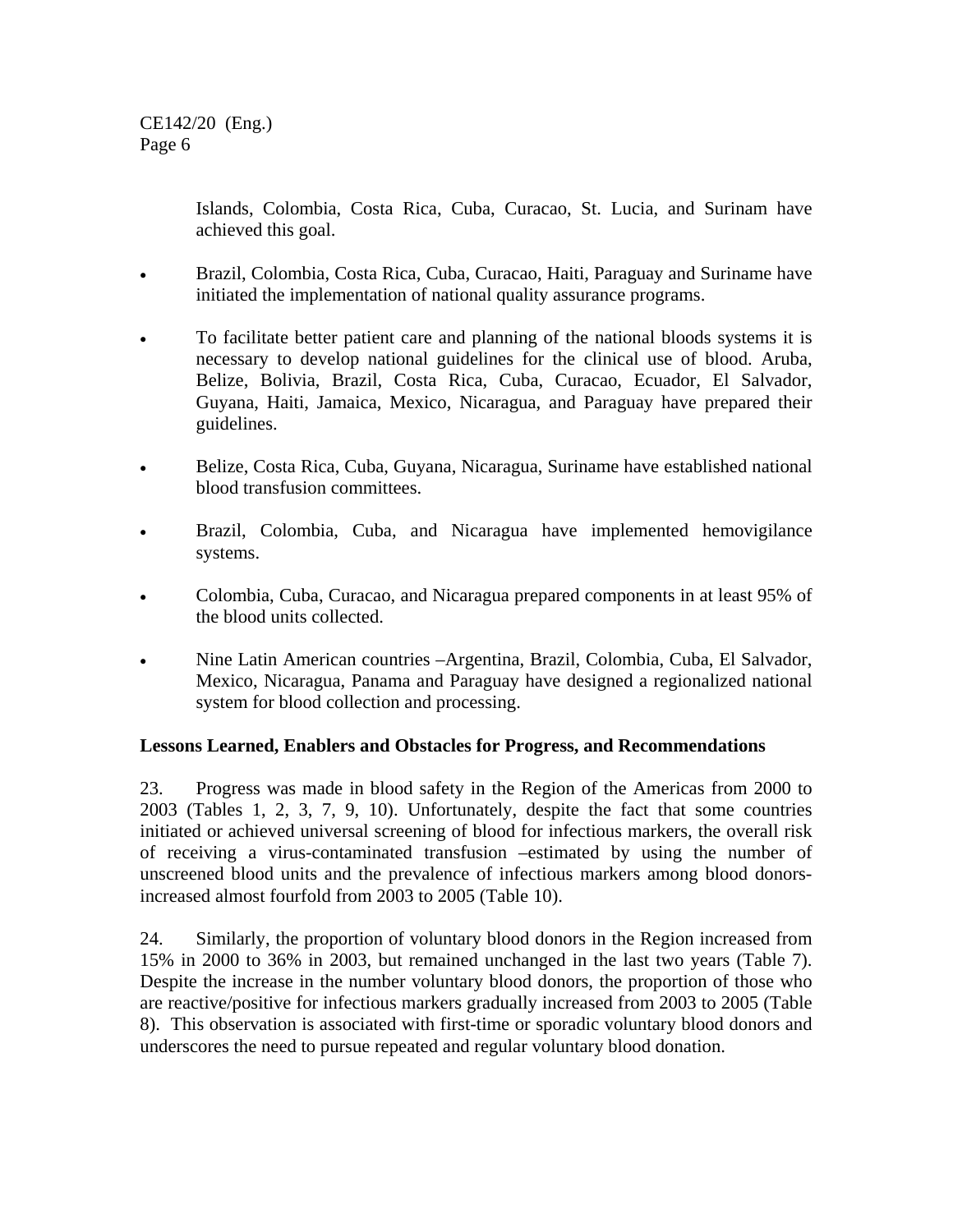25. The number of blood units to be collected annually determines resources necessary to recruit blood donors, to procure supplies, and to collect, process, store and distribute blood components. It is difficult to appropriately plan and allocate national resources to blood systems when the need for blood and blood components in the country and the impact of blood transfusions on the well-being of the patients who receive them are unknown.

26. Central national health authorities have difficulties in organizing the different sectors (provincial or state authorities, social security, private and non-profit organizations) to implement national blood collection, processing and transfusion systems because the local factors that determine availability, opportunity, safety and efficacy of blood for transfusions are not taken into consideration for planning. In countries where structured efforts are being made, the political will and the technical skills of those at the normative level within the ministry of health determine the level of success. The permanent technical involvement of the Pan American Health Organization Country Office is an important factor.

27. Regional work plans approved by the Directing Council in 1999 and in 2005 included the achievement of the goal of 50% voluntary blood donation. This goal was agreed upon by the national blood programs in order to induce gradual changes that would be acceptable by health workers. In retrospect, aiming for 50% voluntary blood donation results in policy, ethical and operational challenges since half of the recipient patients have to provide replacement donors, voluntary and replacement donors are handled differently by the blood services, and the access to blood in healthcare facilities is hindered by administrative processes of cost recovery. Pursuing the goal of 100% voluntary blood donation in the short term will result in the multidisciplinary operational approaches that were identified as vital in 2005.

28. Blood services need to work in three different spheres: (a) the community, to educate, recruit, select and maintain a healthy and committed donor pool; (b) within the blood processing center, as a factory of essential medicaments and (c) the clinical services where patients are treated. Staffs with appropriate competencies, adequate infrastructure and sufficient resources are necessary to educate and service voluntary blood donors, to manage blood processing facilities and to administer, monitor and evaluate blood transfusions.

29. The current organizational system results in a loss of financial resources, limits the efficacy of blood transfusions and has negative effects on morbidity and mortality.

30. The concepts of Resolution CD46.R5 still apply to the Region of the Americas but action is required by national authorities to implement the strategies of the Regional Plan of Action for Transfusion Safety 2006-2010, approved by the  $46<sup>th</sup>$  Directing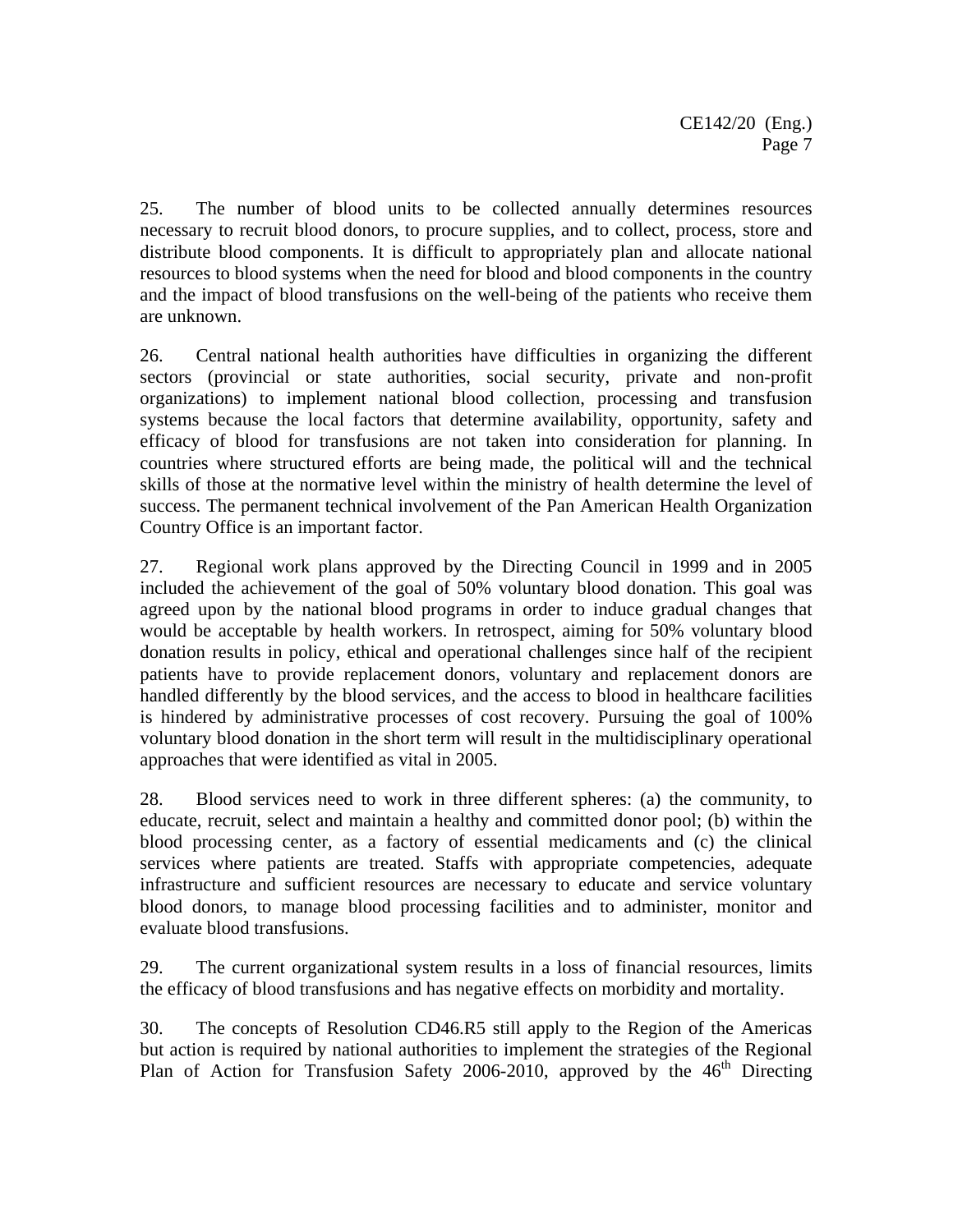CE142/20 (Eng.) Page 8

Council. It is recommended that the Ministries of Health support their national blood systems using the Health Agenda for the Americas 2008-2017 as the general framework.

31. Blood for transfusions should be considered an essential medicament, a national resource and a public good.

32. It is recommended that the Ministries of Health make a specific entity within their normative level responsible for the planning, oversight and overall efficient operation of the national blood system. The normative level must be clearly separated from the operational one.

33. The normative level should be staffed by personnel from multiple disciplines with competences in planning, management and public health. The National Blood Program should work closely with other groups within the Ministry of Health –Health Promotion, Maternal and Child Health, Immunization, Prevention and Control of Communicable Diseases, Cancer Prevention and Control, Adolescent Health, Pharmacovigilance, Patient Safety- and with other sectors –Ministry of Education, Ministry of Labor, Social Security.

34. The operational level should consider: (1) procurement, collection, processing and distribution of blood components and (2) transfusion services. The processing centers should not be part of the individual hospitals. Consolidated processing facilities should be responsible for distributing sufficient blood components to a determined group of hospitals. In the smaller Caribbean countries the hospital laboratories may be used to process blood units, but the responsibility for donor education, selection and recruitment, and for blood collection should be independent from the hospital administration.

35. Efforts should be made to estimate the annual national need for blood and blood components, by geographic area and by month. The national guides for clinical use of blood and the potential number of cases of the clinical conditions that require transfusions, including voluntary and involuntary injuries, should be used as the basis for the estimate. In order to cover unforeseen emergencies—natural or man made disasters, infectious outbreaks, emergency vaccination campaigns—it is recommended that the national blood systems have and additional stock equivalent to 4%—or two weeks—of the annual need.

36. The annual estimates of blood needs should take into consideration the expected increases in (a) numbers of the general and elderly population, (b) social inclusion of currently excluded populations, (c) road traffic injuries, and (d) local adoption of medical technologies, such as organ transplants. Sufficient financial resources to collect and distribute enough blood components should be made available to the corresponding responsible unit within the Ministry of Health. National financial resources that are currently being wasted should be invested towards this effort.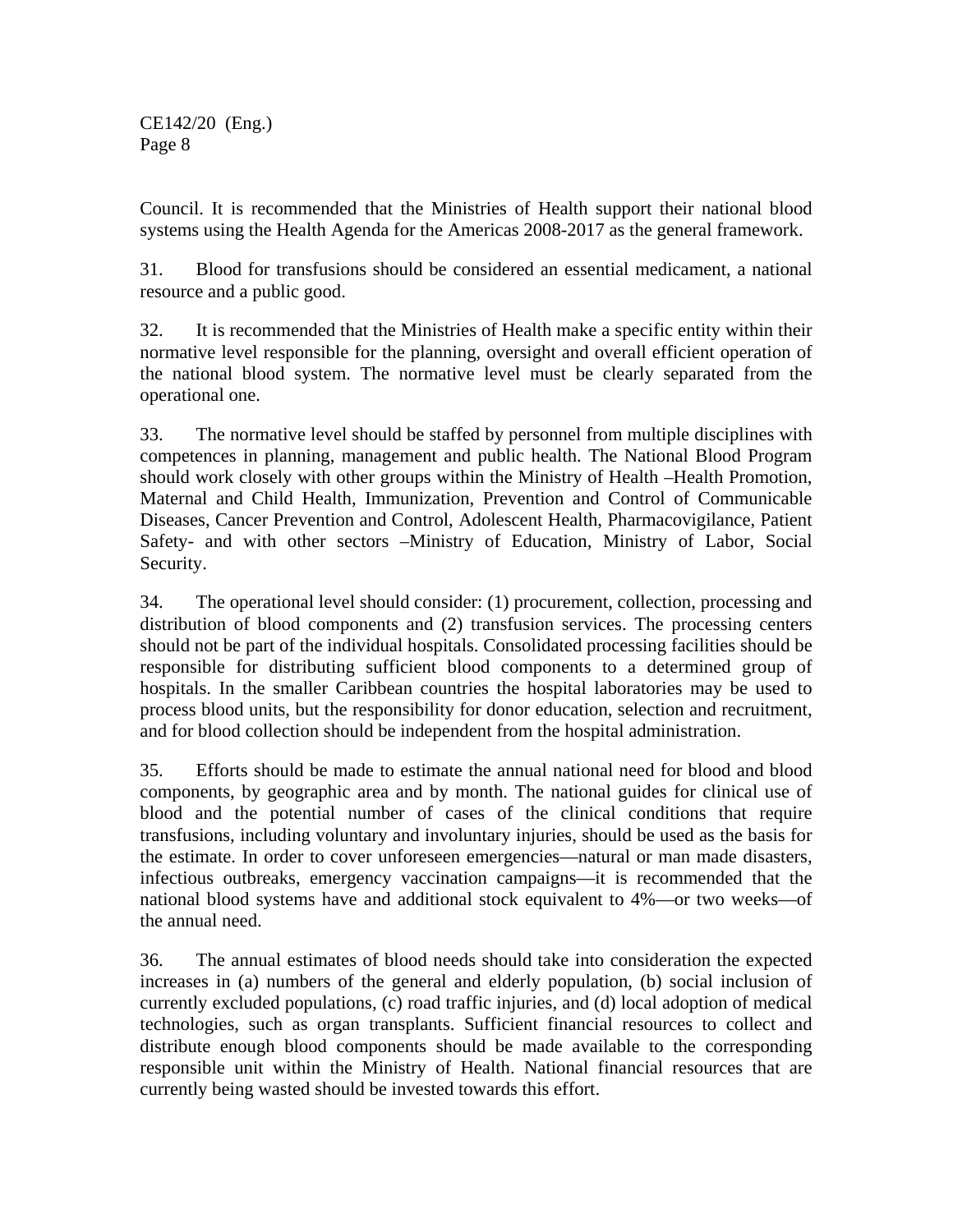37. The number of repeat donors needed in each country should be estimated at least as 50% of the national need of red blood cells. A national program should be put in place to educate and recruit healthy individuals as regular blood donors and to have them donate at least twice a year.

38. Ministries of health should work to terminate replacement and paid donation before the end of 2009, with the goal of 100% voluntary, altruistic, non-remunerated donors, using the information obtained in the socio-anthropological surveys conducted in at least 18 of the Caribbean and Latin American countries.

39. A social network of volunteers should be established to help educate the community, to promote voluntary blood donation, and to service the donor. Youth programs, such as Pledge 25, should be given special attention.

40. National public information strategies should be develop to inform the community on the national needs for blood and blood components, the cost involved in procurement and processing of blood units, the daily level of coverage of the estimated need of blood, and the impact of transfusions on the well being of the patients.

41. Hospital transfusion services should be staffed by medical specialists. Clinical laboratories in hospitals should actively participate in the evaluation of patients both before and after transfusions. Hospital transfusion committees should assess the clinical management of patients and the pertinence of hospital transfusion guidelines.

42. PAHO country offices should have staff especially dedicated to coordinate the technical cooperation given by PAHO on issues pertaining to blood transfusion safety. A coordinated approach is necessary at all levels of the Organization.

43. Local and national data on blood availability and safety and on blood transfusion efficiency should be analyzed periodically by the national health authorities and other stakeholders, including patient groups, blood donors and community volunteers.

# **Action by the Executive Committee**

44. The Executive Committee is invited to review this report, to adopt a resolution, and to convey the members of the Directing Council the need to support blood transfusion safety as a means to improving patient care and reducing the burden of HIV and other infections in the general population.

Annex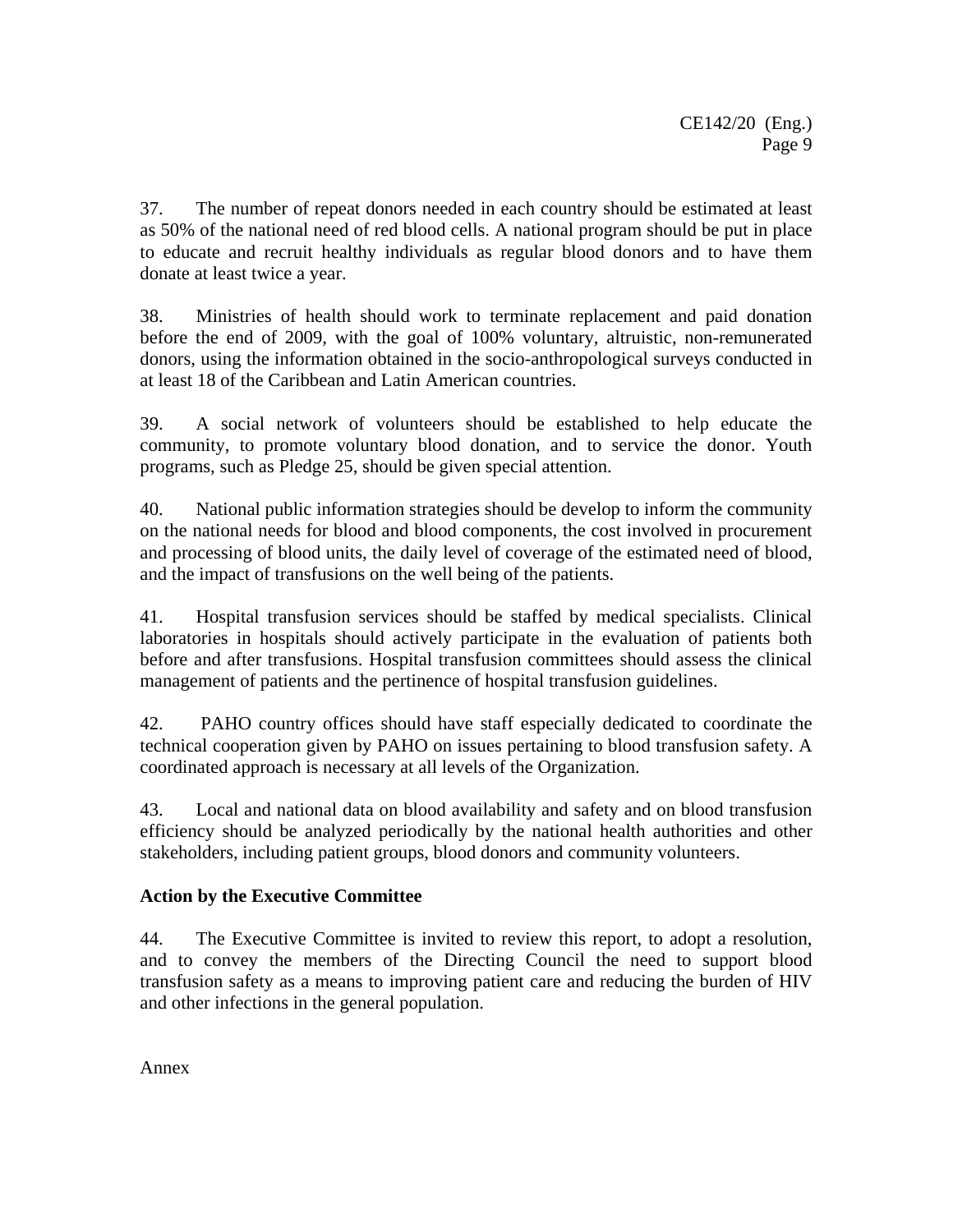|                             | 2000      | 2003      | 2004      | 2005      |
|-----------------------------|-----------|-----------|-----------|-----------|
| Units collected (N)         | 6409596   | 7 325 093 | 7 559 080 | 8 059 960 |
| Units screened for HIV      | 6 387 790 | 7 320 292 | 7466769   | 7972085   |
|                             | (99.66)   | (99.93)   | (98.77)   | (98.91)   |
| Units screened for HBV      | 6 387 247 | 7 315 191 | 7 460 221 | 7966011   |
|                             | (99.65)   | (99.86)   | (98.69)   | (98.83)   |
| Units screened for HCV      | 6 332 331 | 7 290 038 | 7 448 173 | 7 963 998 |
|                             | ((98.79)  | (99.52)   | (98.53)   | (98.81)   |
| Units screened for syphilis | 6 381 752 | 7 313 335 | 7 383 987 | 7 900 040 |
|                             | (99.57)   | (99.84)   | (97.68)   | (98.02)   |

#### **Table 1: Number and percent of blood units screened in the Region between 2000-2005**

#### **Table 2: Number and percent of units screened for** *T. cruzi* **in Latin America between 2000-2005**

|                          | 2000      | 2003      | 2004    | 2005    |
|--------------------------|-----------|-----------|---------|---------|
| Units to be screened (N) | 700 259   | 7 097 339 | 6888289 | 7419274 |
| Units screened           | 4 502 114 | 6 251 932 | 5938183 | 6459612 |
|                          | (78.98)   | (88, 09)  | (86.20) | (87.06) |

#### **Table 3: Number and percent of countries reporting universal screening between 2000-2005**

|            | 2000           | 2003           | 2004           | 2005         |
|------------|----------------|----------------|----------------|--------------|
| HIV        | 31/37 (83.8)   | 33/38 (89.2)   | 29/37 (78.4)   | 32/36 (88.9) |
| <b>HBV</b> | 30/37(81.1)    | 33/38 (89.2)   | 29/37 (78.4)   | 32/36 (88.9) |
| <b>HCV</b> | 19/37 (51.3)   | 23/38 (62.5)   | 20/37 (54.1)   | 24/36 (66.7) |
| Syphilis   | 32/37 (86.5)   | 33/38 (89.2)   | 30/37(81.1)    | 31/36 (86.1) |
| T. cruzi   | (35.3)<br>6/17 | (41.2)<br>7/17 | 8/17<br>(47.1) | 12/17 (70.6) |

#### **Table 4: Participation in Regional PEED for TTI between 2000-2005**

|                                    | 2000 | 2003 | 2004 | 2005 |
|------------------------------------|------|------|------|------|
| Number of Latin American countries | 18   | 18   | 18   | 18   |
| Number of Caribbean countries      |      | 18   | 20   | 20   |
| Number of Latin American centers   | 20   | 20   | 20   | 21   |
| Number of Caribbean centers        |      | 22   |      | 24   |

### **Table 5: Participation in national PEED for TTI between 2002-2005**

|                                        | 2000    | 2003    | 2004    | 2005    |
|----------------------------------------|---------|---------|---------|---------|
| Number of centers in Latin America     | 4 7 3 8 | 2 5 0 9 | 3 0 7 1 | 2 5 4 6 |
| Number of participating centers        | 1 1 2 9 | 1 3 3 0 | 1 4 3 3 | 1 182   |
| % participation                        | 23.82   | 53.01   | 46.66   | 46.42   |
| Number of countries with national PEED | 11      | 16      | 16      |         |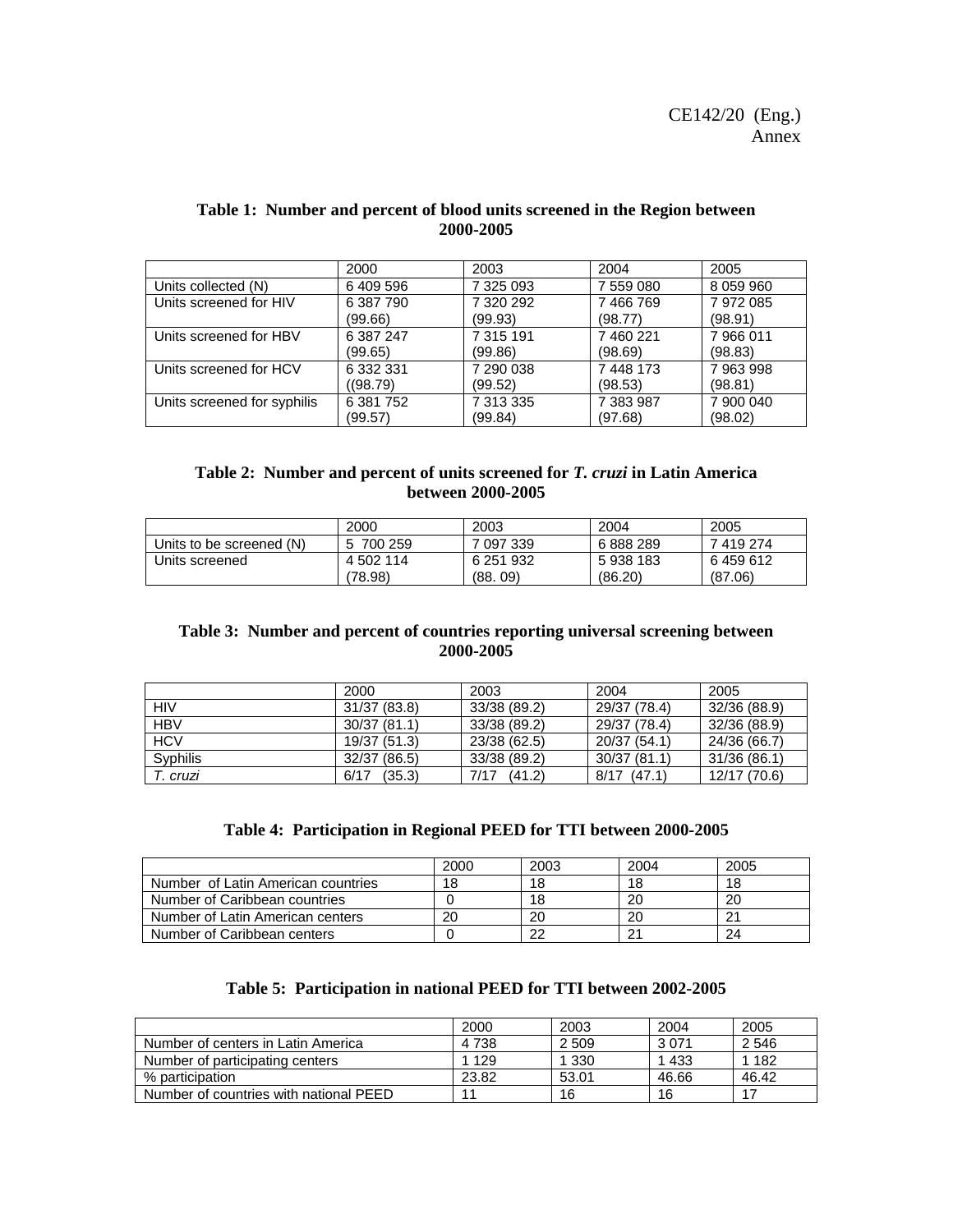#### **Table 6: Number of participants in regional PEED for immunohematology in Latin America and the Caribbean between 2000-2005**

|                  | 2000 | 2003 | 2004 | 2005 |
|------------------|------|------|------|------|
| Latin<br>America | 24   | 30   | 29   | 48   |
| Caribbean        |      | 24   | 24   | 24   |

#### **Table 7: Number and percent of voluntary and paid donors between 2000-2005**

|                      | 2000      | 2003      | 2004      | 2005      |
|----------------------|-----------|-----------|-----------|-----------|
| Units collected (N)  | 6 409 596 | 7 325 093 | 7 559 080 | 8 059 960 |
| Voluntary donors (N) | 989 885   | 2641739   | 2 498 174 | 2950018   |
| (%)                  | (15.44)   | (36.06)   | (33.05)   | (36.60)   |
| Paid donors (N)      | 31 725    | 24 9 25   | 25 398    | 15 507    |
| (%)                  | (0.50)    | (0.34)    | (0.34)    | (0.19)    |

#### **Table 8: Median prevalence (percent) of markers for TTI according to proportion of voluntary blood donors between 2000-2005**

| Marker     | Countries with | 2000 | 2003 | 2004 | 2005 |
|------------|----------------|------|------|------|------|
| <b>HIV</b> | $< 50\%$ VBD   | 0.21 | 0.28 | 0.23 | 0.26 |
|            | > 50% VBD      | 0.13 | 0.01 | 0.01 | 0.02 |
| HBsAg      | < 50% VBD      | 0.60 | 0.60 | 0.62 | 0.60 |
|            | > 50% VBD      | 0.37 | 0.18 | 0.19 | 0.26 |
| <b>HCV</b> | < 50% VBD      | 0.56 | 0.56 | 0.52 | 0.58 |
|            | > 50% VBD      | 0.10 | 0.06 | 0.08 | 0.11 |
| Syphilis   | < 50% VBD      | 0.97 | 0.92 | 0.97 | 1.00 |
|            | > 50% VBD      | 0.55 | 0.13 | 0.14 | 0.18 |

#### **Table 9: Estimated indicators of blood safety between 2000-2005**

| Variable                               | 2000    | 2003    | 2004    | 2005    |
|----------------------------------------|---------|---------|---------|---------|
| HIV infections transfused (N)          | 30      | 6       | 57      | 55      |
| Risk of HIV per 100,000 donations      | 0.47    | 0.08    | 0.75    | 0.68    |
| HBV infections transfused (N)          | 1 3 5 7 | 22      | 176     | 147     |
| Risk of HBV per 100,000 donations      | 21.18   | 0.30    | 2.32    | 1.82    |
| HCV infections transfused (N)          | 211     | 147     | 537     | 482     |
| Risk of HCV per 100,000 donations      | 3.29    | 2.00    | 7.10    | 5.98    |
| T. cruzi infections transfused (N)     | 7483    | 2 1 9 3 | 2 3 7 4 | 2 3 6 2 |
| Risk of T. cruzi per 100,000 donations | 131.23  | 28.22   | 34.46   | 31.88   |

#### **Table 10: Availability and safety of blood between 2000-2005**

|                              | 2000      | 2003           | 2004      | 2005      |
|------------------------------|-----------|----------------|-----------|-----------|
| Number of units collected    | 6 409 596 | 7 325 093      | 7 559 080 | 8 059 960 |
| Donation rate per 10,000     | 126.8     | 138.6          | 139.4     | 145.0     |
| Risk of viral transfusion    | 1:4011    | 1: 41858       | 1:9817    | 1: 11784  |
| Risk of T. cruzi transfusion | 762       | 3 3 4 0<br>. . | 1:3150    | 1: 3.377  |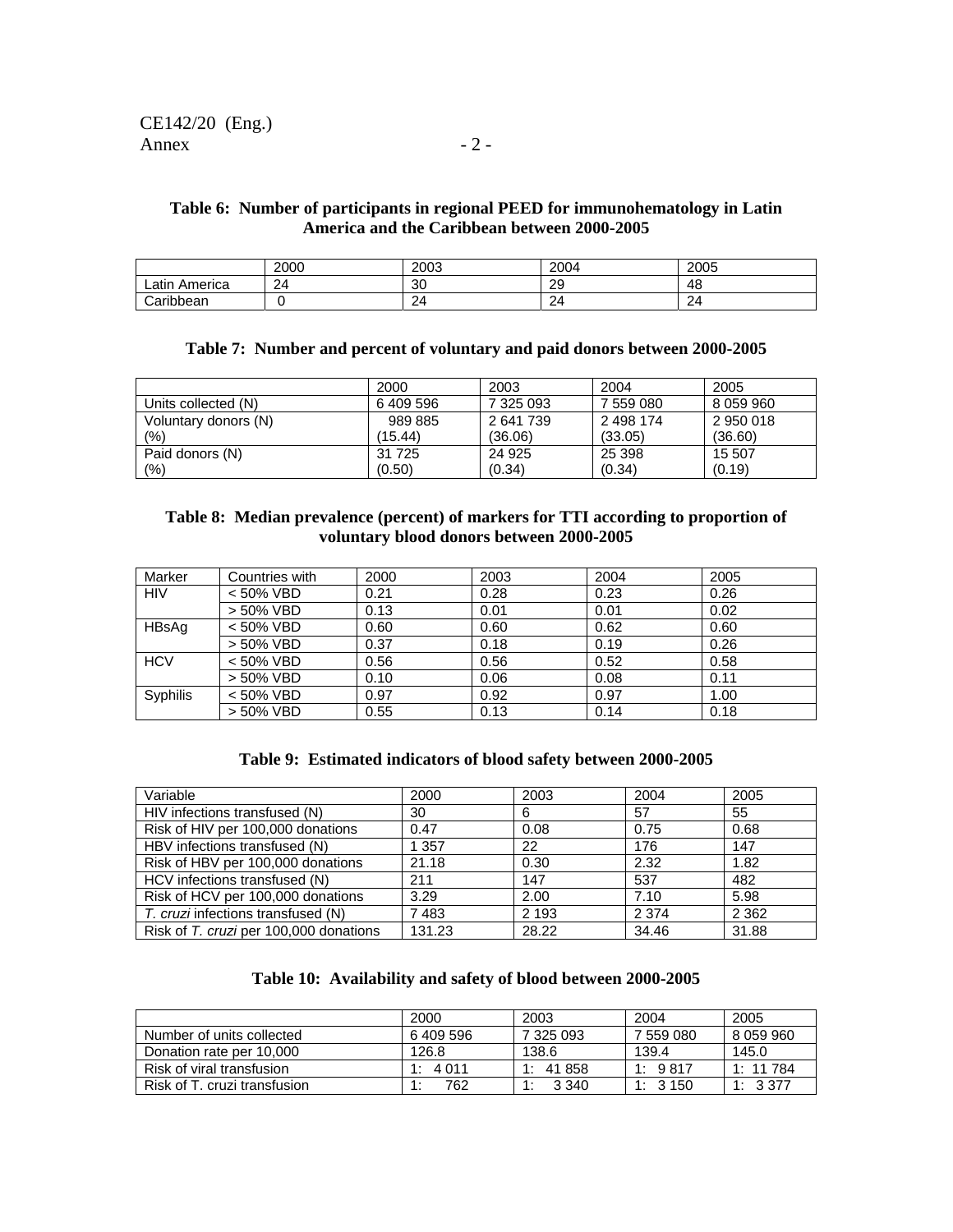|                                | Group1             | Group 2        | Group 3    |
|--------------------------------|--------------------|----------------|------------|
|                                | Argentina          | <b>Bolivia</b> | Costa Rica |
|                                | Dominican Republic | Nicaragua      | Paraguay   |
|                                | Uruguay            | Chile          | Colombia   |
| Variable                       | Venezuela          | Honduras       | Ecuador    |
|                                | Guatemala          | Mexico         | Brazil     |
|                                | Panama             | El Salvador    | Cuba       |
|                                | Peru               |                |            |
| Mean number of units collected | 1.404              | 2,334          | 5.888      |
| per bank                       |                    |                |            |
| Mean GNP per capita (US \$)    | 3.664              | 3,123          | 2,628      |
| Population x 1,000             | 121,613            | 152,079        | 266,987    |
| Units collected                | 1.226,526          | 1.762,623      | 4.987,588  |
| Donation rate per 10,000       | 100.85             | 115.90         | 186.81     |
| Mean voluntary donors (%)      | 11.0               | 18.5           | 51.3       |
| Mean donor deferral (%)        | 20.1               | 24.7           | 7.9        |
| Mean units discarded (%)       | 10.7               | 9.9            | 10.3       |

# **Table 11: Efficiency of national blood systems in Latin America, 2005**

# **Table 12: Efficiency of national blood systems in the Caribbean, 2005**

| Group 1                   | Donor deferral rate | Voluntary donors | <b>Prevalence TTI</b> | Discard rate   |
|---------------------------|---------------------|------------------|-----------------------|----------------|
|                           | (%)                 | (%)              | (%)                   | $(\%)$         |
| <b>St Kitts and Nevis</b> | 0                   | 3                | 6.85                  | N <sub>R</sub> |
| Curacao                   | 0.3                 | 100              | 0.03                  | 2.0            |
| Aruba                     | $\overline{2}$      | 100              | 0.90                  | 2.0            |
| Suriname                  | 4.6                 | 100              | 0.14                  | 5.9            |
| <b>Bahamas</b>            | 5                   | 15               | 2.23                  | 15.70          |
| Dominica                  | 9                   | 5                | 5.41                  | 7.1            |
| Cayman Islands            | 10                  | 100              | 0.11                  | 20.0           |
| Group 2                   |                     |                  |                       |                |
| St. Vincent and the       | 20                  | 13               | 6.68                  | 12.7           |
| Grenadines                |                     |                  |                       |                |
| Guyana                    | 24                  | 22               | 4.09                  | 6.5            |
| Grenada                   | 26.7                | 30               | 4.20                  | 10.8           |
| Haiti                     | 27                  | 15               | 10.25                 | 7.2            |
| <b>Belize</b>             | 39.0                | 9                | 1.89                  | 11.5           |
| St. Lucia                 | 39.1                | 82               | 1.55                  | 14.7           |
| Trinidad and              | 44                  | 13               | 4.69                  | NR.            |
| Tobago                    |                     |                  |                       |                |
| Anguilla                  | 53                  | 10               | 0.40                  | 1.8            |